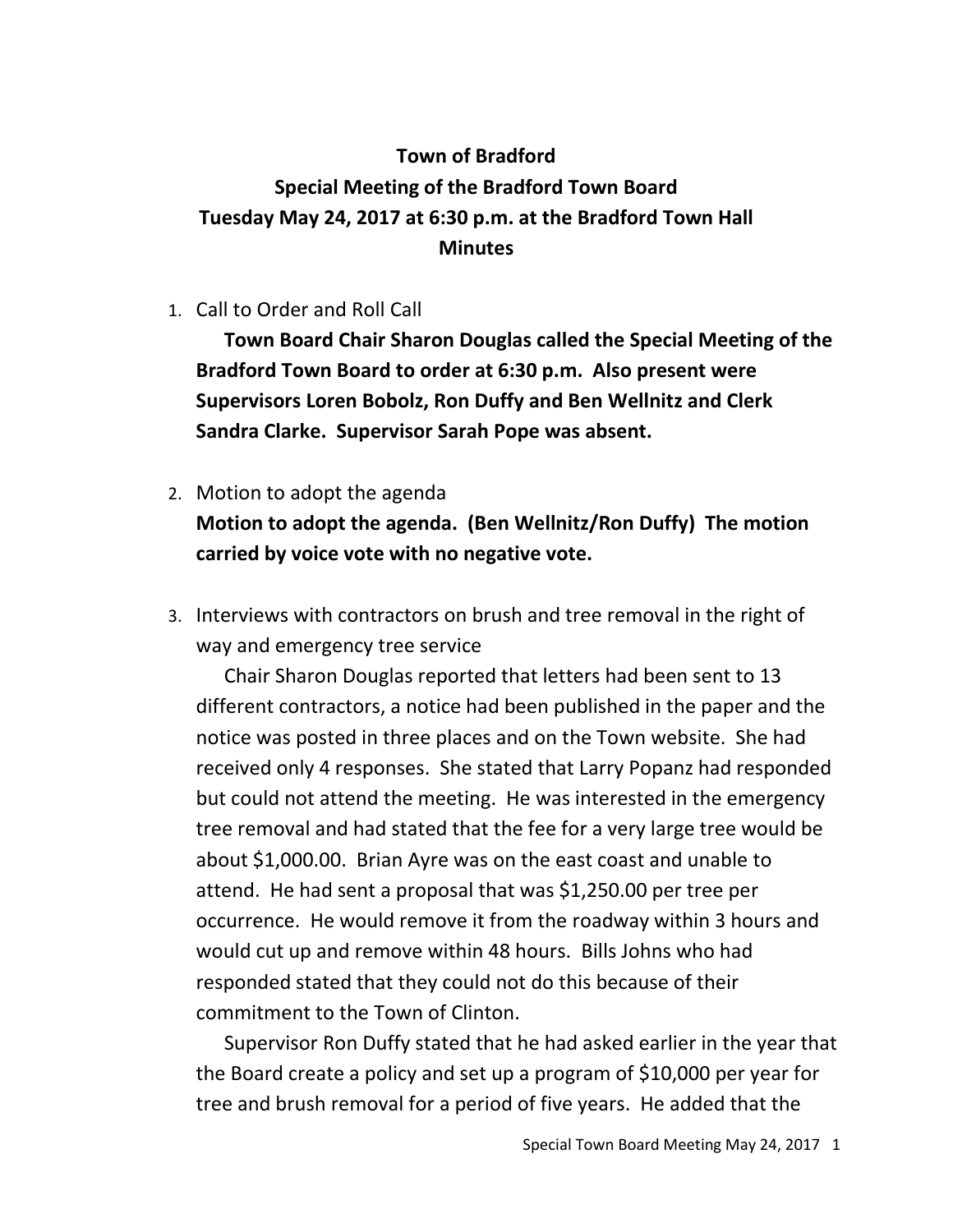Town has a contract for mowing ditches to the fence line and the contractor is unable to do that in some areas because of the brush and trees. He board allocated \$10,000 with \$7500 to be spent and to hold back \$2500 for emergency work and if not used it is to be moved to the next year. If the board said they had a ¼ of a mile to do, they wanted to have somebody who would do it. He noted that both Brian Ayre and Bryce Nass have the equipment to do this. Ron Duffy stated that he would like a service contract in place so that after they started doing this there would not be so many emergencies. He reported that at the WTA meeting he attended they stated that at 25 mph a 4"tree will cause a fatality. He noted that Ideal Midwest did an excellent job on Emerald Grove Road last year and had a worker who was experienced with this and with two workers they worked rapidly and well.

Loren Bobolz asked if they would mark an area to be done and Ron Duffy replied that the board could select some areas and ask for an estimate.

The Board members have been responding to the calls from dispatch for emergency tree removal at all hours of the day and night and have provided their own equipment, fuel and labor at no cost to the Town which has been a huge savings for the taxpayers. Ben Wellnitz, Ron Duffy, Sharon and Wayne Douglas and Bill and Sandra Clarke have been providing this. Lucas Hargarten has also volunteered and removed trees. The board decided to continue to provide as much of the emergency work as possible to save money for the other roadwork. Loren Bobolz offered to use his skid steer to help as he did on Reid Road and Maple Lane after the last storm.

Sharon Douglas reported that the County contract now is \$2600 per mile with \$900 of that for snowplowing and the rest of the contract would be split equally with half for maintenance of woody vegetation and surveillance and the other half for new construction. For the Town of Bradford the contract would be about \$140,400 per year.

**Motion that Sharon Douglas and Ron Duffy get together with Bryce Nass on a service contract for tree and brush removal and to**